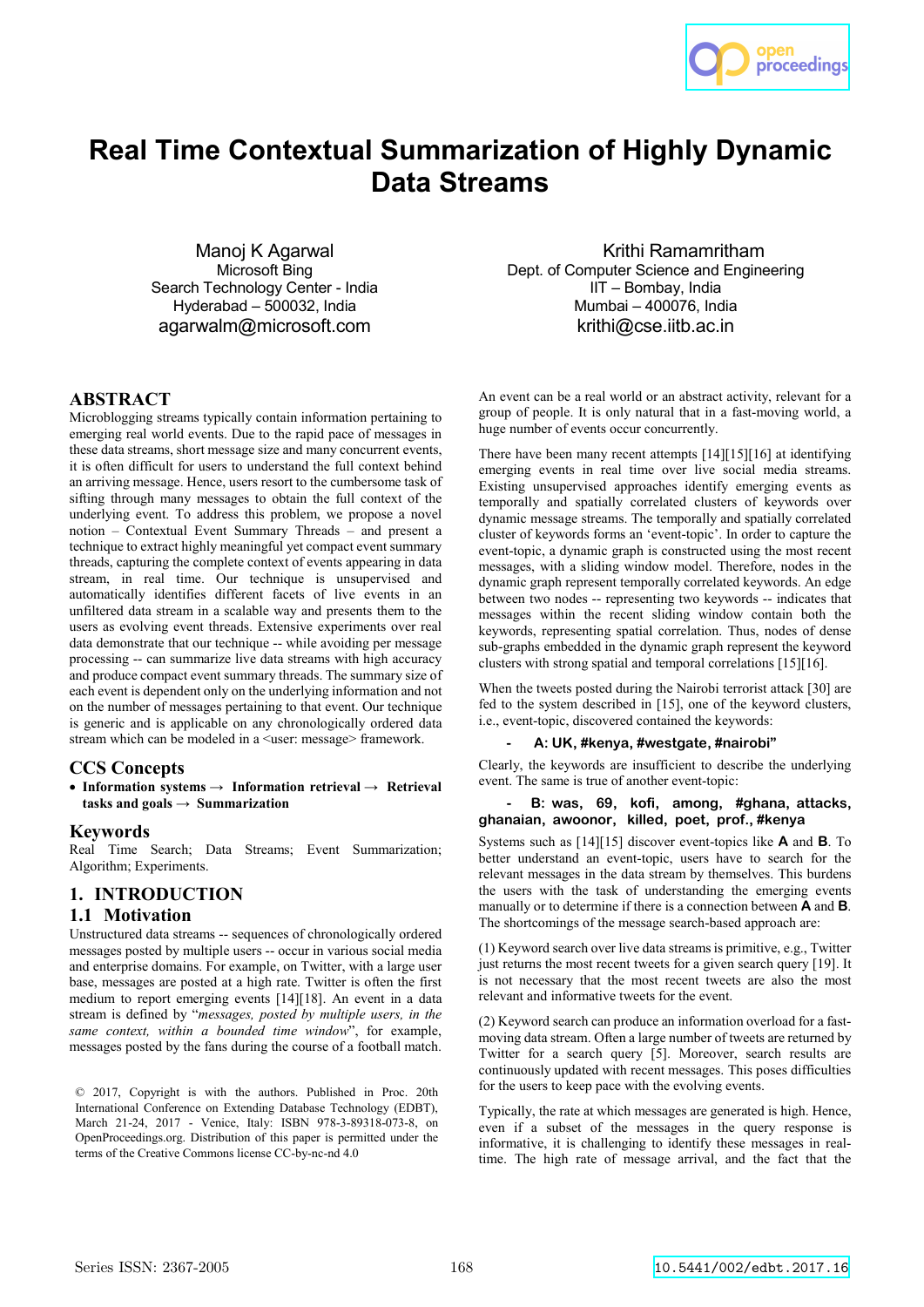messages are short often makes it difficult for the users to understand the context of a standalone message. Thus, the first goal of this paper is to discover a minimal set of most informative messages from the message stream, related to an emerging event. These messages represent the complete summary of the event. Furthermore, live real-world events are not just point events – they evolve. Our second goal is, for each discovered event, its summary must be updated every time there is any significant change in the event. Note that the events evolving in real time may comprise several different aspects or facets. When these changes in the event summary are arranged temporally, an event thread results, capturing the complete event context with the passage of time.

Given these needs, we present a novel method to automatically extract the Contextual Event Summary Threads in real-time for events unraveling in an unfiltered and fast moving data stream.

In [31], we presented our methodology to create and update an index over discovered 'Contextual Event Summary Threads' in a highly dynamic data stream in real time and enabled keyword search over these events using it. In this paper, we present our technique to summarize the events and to discover the Contextual Event Summary Threads.

# **1.2 Contributions**

Most real-world events comprise several facets. Therefore, the summary for an event is represented as a Directed Acyclic Graph (DAG) that reveals the way the event has evolved. Each node in an event thread, called sub-event, has an associated event-topic similar to **A** and **B**. An event-topic is summarized using a minimal set of most relevant messages discovered from the data stream.

The event thread in Figure 1 was produced automatically by our system [31] from the tweets sent during '**Nairobi Terrorist Attack' [30]**. There are 13 sub-events in the thread in Figure 1. The summary started with a tweet about a mall being attacked, followed by tweets about action against attackers, rumors, claims and counter claims by authorities and citizens, etc., which were discovered in real time. The event thread describes a meaningful chronological sequence of the event. Figure 1 depicts a part of the event thread discovered over 164K tweets. For each sub-event in the event thread, our method identified an appropriate summary.

We identify most appropriate message(s) in the data stream, describing the event-topic. In Figure 1, sub-event 9 corresponds to **A** and sub-event 5 corresponds to **B**. Note, all the keywords for both the event-topics are present in their summaries.

#### In summary, our system:

 (i) Clusters the related messages together in the data stream: Event-topics are identified by discovering dense sub-graphs, called event-graphs, in the dynamic graph constructed over the message stream [15]. Our system exploits the event-graphs to pool the relevant messages together, related to event-topics.

 (ii) Identifies important messages in the message pool to create an event summary: We identify a minimal set of the most relevant messages from the message pool of an event-topic such that the summary is complete and meaningful. In fact, we exploit the structural properties of the underlying event-graph to identify a subset of messages as 'summary candidates'.

 (iii) Discovers the event threads for evolving events: As the events evolve, the underlying event-graphs go through structural changes. These changes are tracked in real time. Event summary is updated whenever its event-graph goes through a 'significant' change (cf. Section 6). The updates in the event summaries are captured in contextual summary threads like one shown in Figure 1. Our technique automatically discovers different facets of live events in real time. In general, an event thread can have multiple roots. We say that each unique path in the event thread, from each of its root(s) to each of its leaves, represents a different facet of the event. Event thread in Figure 1 has 6 facets.

In a nutshell, our research contributions involve

- 1. Summarizing all the events, discovered in a fast-moving unfiltered data stream, in real time, in a scalable and unsupervised manner. For each discovered event-topic, a minimal set of messages is identified to produce a meaningful, informative, stable and complete event summary (Section 5).
- 2. Tracking the evolution, emergence and dissolution of dense graphs (event-graphs) in a large and highly dynamic graph in the presence of node and edge insertion and deletion.
- 3. Exposing different facets of live events which are presented as a contextual event summary thread, representing one or more aspects of the event in real time (cf. Section 6).



**Figure 1: Contextual Event Summary Thread Discovered by our system for Nairobi Attack**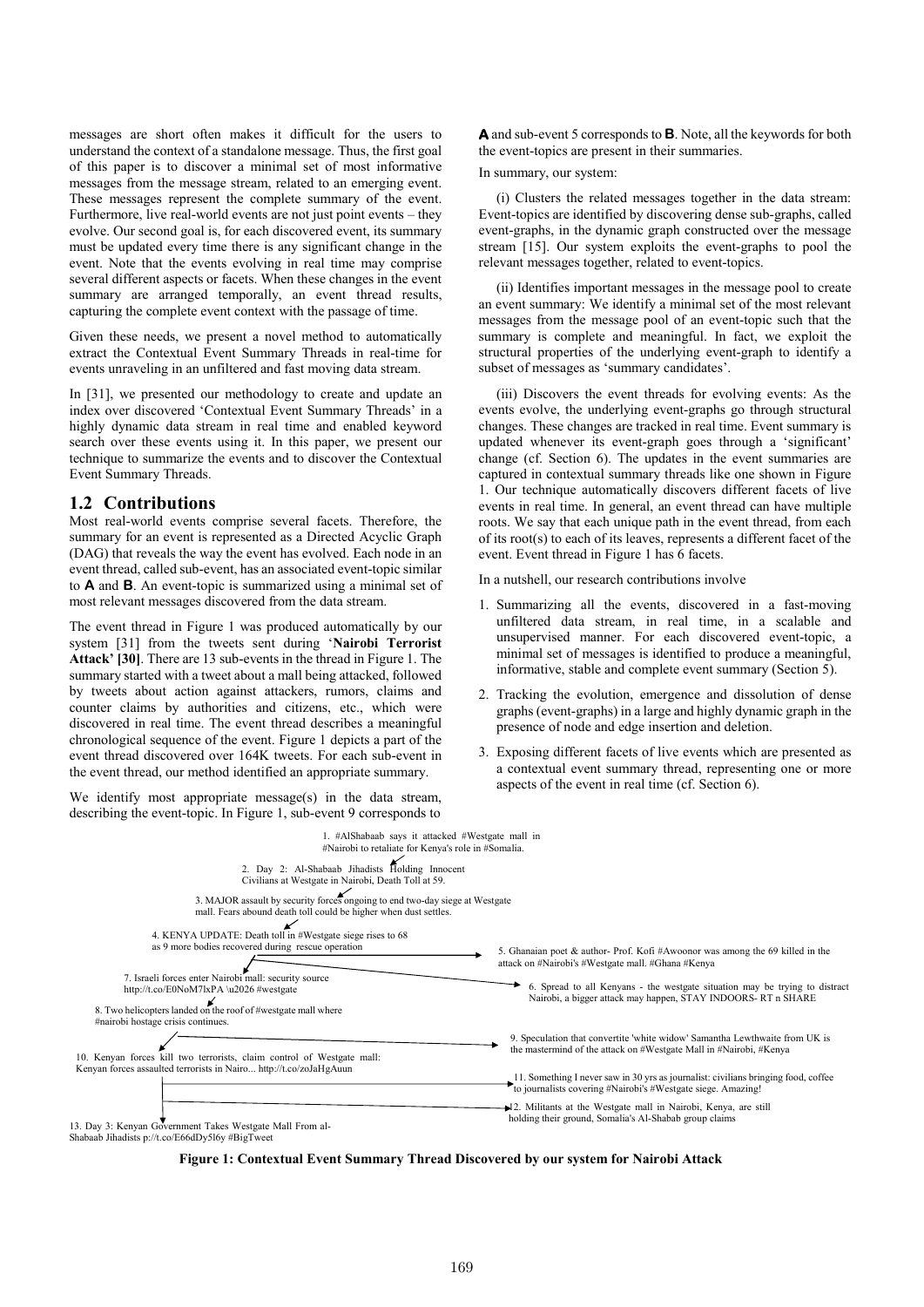To the best of our knowledge, ours is the first technique that captures the multi-faceted summary of live events and to arrange them in event threads. The event topics, discovered over an unfiltered and fast moving data stream, are summarized in real time in an unsupervised manner, in absence of any user query. The contextual event summary thread is a novel concept in contrast with the story-line generating techniques [4]. Our approach is generic and applicable on any data stream that is a sequence of  $\leq$ user: message>s. Experiments over real data show, our technique leads to compact and meaningful event summary threads for live events.

The organization of the paper is: In Section 2, we present the related work. The event-graph model to capture the state of dynamic data stream and the challenges involved in discovering event summaries are presented in Section 3 and Section 4 respectively. In Section 5 and Section 6, we present the methodology to discover event summary and event summary threads. We present our experimental study in Section 7 followed by conclusion in Section 8.

### **2. RELATED WORK**

Topic Detection and Tracking [1][2] is related to our work. In [12], Yang et al., presented a method to summarize web documents. For these techniques, the document characteristics are completely different from microblog streams ('large size/less in number/offline' vs. 'small size/too many of them/real time'). These methods work on static data only.

In [5], Shou et al., presented a technique to summarize a Twitter data stream, filtered in the context of a given user query. In [23], authors reduce the summarization problem to that of optimizing probabilistic coverage on static data. In [8], Yang et al., present a method to compress the Twitter data stream. Lee et al., in [24] propose a snapshot based method to track the incremental evolution of event-topics. There is significant work [10][11][13] to identify a fixed size summary of microblog posts on a pre-specified topic and on static data, i.e., data which is not updated with new messages.

Gao et al., [3] proposed an unsupervised approach to summarize events, by preparing a joint sentence-tweet level model, across news media and Twitter. Too similar or too different sentence/tweet pair were discarded. In [4], Lin et al. proposed a mechanism to generate a storyline from a microblog data stream. However, the technique is applicable only for static data sets. Vosecky et al., [7] presented a method to identify multiple facets of an event, i.e., important keywords, entities, location, etc., on a static Twitter stream.

The basic difference between existing work and the problem addressed in this paper is: These techniques [1][4][5][7] work in the context of a given query, topic and/or on static data. In contrast, our technique organizes the event summary into event threads, capturing the complete context, for each underlying event discovered in the unfiltered data stream in real time.

The dynamic graph model is exploited to identify the event summary. Our technique exploits the presence of Short Cycle Property (SCP) in the dense sub-graphs of a dynamic graph. In [15], it was shown that dense sub-graphs of a graph possess SCP. There is a large body of work for triangle counting and triangle listing in graphs. Triangle listing is considered an important measure for discovering dense neighborhood [28]. A triangle in a graph induces a cycle of length three. SCP extends this notion to cycle of up to length four, i.e., each node in a graph, possessing short cycle property, participates in a cycle of length at most four within the graph. Triangle listing problem can be divided into processing static graphs [20] and streaming graphs [27]. Streaming graph

algorithms for triangle listing are further divided into edge insert graphs [27] and edge insert or delete graphs [9]. In contrast, our algorithm works on a graph with insertion and deletion of both edges and nodes. In this paper, we identify dense event-graphs, discovered based on SCP [15], representing emerging events in a large dynamic graph, with edge and node insert and delete. Our technique keeps track of emergence, evolution and dissolution of the dense sub-graphs in a large dynamic graph. This evolution is presented as contextual event summary thread for the event.

# **3. EVENT-GRAPH MODEL**

Let  $S = S_{t-w}S_{t-w+1}...S_t$  represents a message stream.  $S_i = \{d^i_1 d^i_2... d^i_m\}$ is the set of messages arriving in block *i*. A message  $d_j = \langle u_i, k \rangle$  in the data stream contains message  $\boldsymbol{k}$  and the *userid*  $u_i$  of the user posting the message. A message *k* is an ordered set of keywords. *m*, called the *block size*, is the number of messages in a block*.* The stream is moved forward by expiring the messages in (*t-w*) *th* block and including the messages in  $(t+1)^{th}$  block. The message timestamp is implicit with the arrival order in the data stream. For constructing the event thread as shown in Figure 1, we extract the <userid: message> from the incoming data stream. No preprocessing is done on the message, except removing stop-words from it and tokenizing the message into keywords.

*Temporal* **and** *Spatial* **correlation**: The data stream *S* is modeled as dynamic graph  $G^t(V^t, E^t)$  [15]. For the problem studied in this paper,  $G^t$  is an input to our system. The graph  $G^t$  ( $V^t$ ,  $E^t$ ) captures the state of the data stream at the arrival of messages in block *t* (*t*  $\in$  *N*<sup>+</sup>). Keywords are represented as nodes in the graph *G*<sup>*t*</sup>. At time step *t*-1, the graph is updated with the keywords present in the last block of *m* messages and  $t-1$  is incremented to  $t$ .  $V^t$  contains the *bursty* and *active* keywords in the last *w* blocks at time *t.* Nodes *Vt* capture *temporal* correlation as only temporally correlated keywords (nodes) are present in the graph.

**Table 1: Notation**

| $S_t$ ; $ S_t =m$                 | $S_t$ is the block of <i>m</i> messages in the $t^{th}$ time step.                                                            |
|-----------------------------------|-------------------------------------------------------------------------------------------------------------------------------|
| $G = (V, E')$                     | Dynamic graph at time step $t$ . $V^t$ represent the keywords and<br>edges $E^t$ the keyword-correlation in the graph $G^t$ . |
| $G_c(V_c, E_c)$                   | $G_c^t$ is the event-graph embedded in $Gt$ for event c at time step<br>t. $V_c$ represent the keywords in event-topic.       |
| $N(v); v \in V_c$                 | $N(v)$ represent the set of adjacent nodes to node $v \in V_c$ .                                                              |
| $d^i = \leq u_i$<br>k >;<br>1≤j≤m | Message $d_i^t$ posted by user $u_i$ during time step t. <b>k</b> is set of<br>keywords in the message.                       |
| w                                 | Graph $Gt$ contains the bursty and active keywords from last w<br>message blocks.                                             |
| γ                                 | Keyword Burtstiness threshold.                                                                                                |
| $\lambda$                         | Edge correlation threshold.                                                                                                   |
| ${\bf M}^t_{c}$                   | Message set representing summary of event $c$ at time $t$ .                                                                   |
| $U_{v}$                           | Set of userids associated with node $v \in V^{\dagger}$ .                                                                     |
| <i>userCover</i>                  | Set of userids, whose messages include <i>all</i> the keywords in an<br>event-topic.                                          |

A keyword is *bursty* if it is used in  $\gamma$  (>1) messages in the current window of *m* messages. A keyword  $\vec{k}$  is called *active* if its corresponding node  $v_k \in V^t$  is present in  $G^t(V^t, E^t)$ , i.e., the keyword is used in at least one of the messages in the last *w* message blocks. An active keyword remains in the graph  $G<sup>t</sup>$  for as long as it is active. A keyword is removed from the graph  $G<sup>t</sup>$  if it is inactive for *w* time windows. Hence, a keyword has to be *bursty* at least once to move into the graph *Gt* . The burstiness constraint helps identify events relevant for a community or group of users.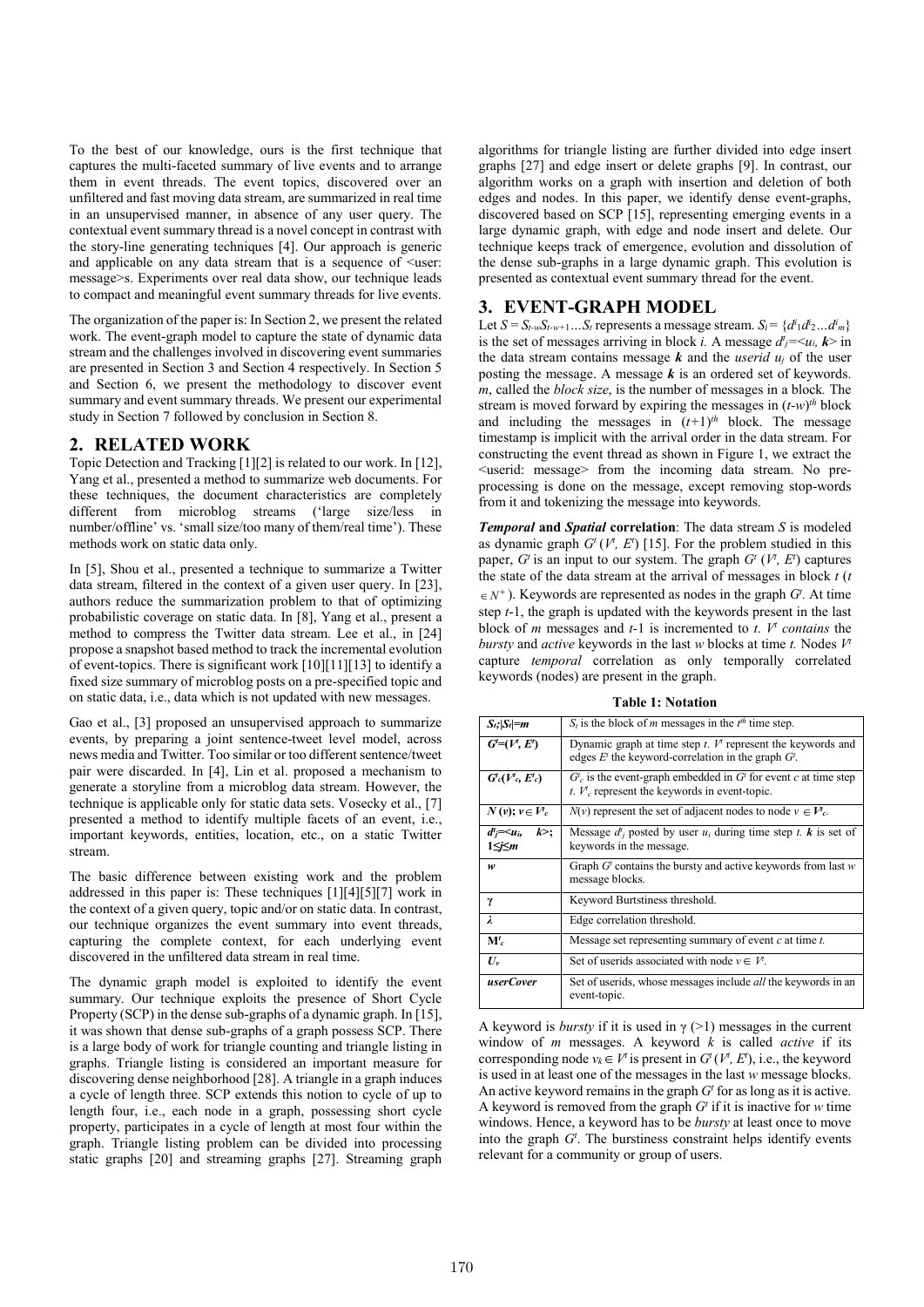Each node  $v_k \in V^t$  is associated with a user list  $U_k$ , containing *userids* of the users who have used the corresponding keyword *k*  since the time it has moved into the graph  $G<sup>t</sup>$ . This list is used to establish *spatial correlation* among the keywords (nodes). For a pair of nodes  $\{v_i, v_j\} \in V^t$ , if the similarity score between their respective user lists  $U_i$  and  $U_j$  is above a given threshold  $\lambda$ , an edge *e* is placed between the nodes. *Jaccard coefficient (Jc)* is used as the similarity measure. *J<sub>c</sub>* between two nodes  $v_i$ ,  $v_j$  in graph  $G^t$  is calculated as  $|U_i \cap U_j|/|U_j \cup U_j|$ ; hence  $0 \le \lambda \le 1$ *.* Edge  $e \in E^t$ 

captures the *spatial* correlation between the associated keywords.

**Dense sub-graphs in graph G<sup>t</sup> represent an event: Dense sub**graphs, embedded in the graph  $G^t(V^t, E^t)$  are called event-graphs. The nodes  $V^t c \subset V^t$  in the event- graph  $G^t c \ (V^t c, E^t c)$  are the keywords in the event-topic *c* and edges  $E^t c \subset E^t$  represent the correlation between these keywords.  $G_c^t$  represents the keywords with strong spatial and temporal correlation. In a data stream, modeled as dynamic graph, emerging dense sub-graphs represent the emerging events [15][16].

**Short cycles in dense graphs:** The length of the Shortest-cycle in a graph has a strong correlation with graph density. For example, triangle listing is a well-known method to measure graph density [27]. Each edge of a triangle induces a cycle of length 3. Similarly, in chordal graphs [29], each node is part of a cycle of length 3. In [15], authors expose a property for the dense sub-graphs embedded in a large graph, called the *short-cycle property*; each node in a dense sub-graph participates in at least one *cycle* of length at most 4*,* within the sub-graph. Next, we formally define the *Shortest-cycle* and *short-cycle property*.

**Def. 3.1.1** *Shortest-cycle***:** For a graph  $G$  (*V, E*) and a node  $v \in V$ , *Shortest-cycle* is the *shortest path P* through which one can return to node *v*;  $\forall e \in P, e \in E$ .

**Def. 3.1.2** *Short Cycle Property* **(***SCP***):** For a keyword cluster *c,* let  $G^t_c$  ( $V^t_c$ ,  $E^t_c$ ) represent the corresponding subgraph embedded in graph  $G^t$   $(V^t, E^t)$   $(\forall k \in c; v_k \in V_c^t)$ .  $V^t c \subseteq V^t$ ,  $E^t c \subseteq E^t$  and  $\forall e_{(u,v)} \in E_c^t$ ,  $\{u,v\} \in V_c^t$ .  $G_c^t$  possesses the *short-cycle property* if it satisfies the following conditions:

P1. For any two adjacent nodes  $u$  and  $v$  in the  $G_c^t$ , there exists at least *one more* path *P* between *u* and *v*, such that  $|P| \leq 3$  and  $\forall e_{(u,v)} \in P, e_{(u,v)} \in E_c^t$ . Therefore, the length of *Shortest-cycle* 

for  $\forall v \in V_c^t$  is  $\leq 4$ . Note, length of the Shortest-cycle for node *v* is  $|P| + 1$  (for edge  $e_{(u, v)}$ ).

P2. For a node  $v \in V_c^c$  in graph  $G_c^t$ , all the *Shortest-cycles* node  $v$ participates in within the graph are of length at most 4.

P3. There is no articulation point in  $G_c^t$ . An articulation point is a node whose removal breaks the graph into multiple disconnected components (e.g. in Figure 3(a), node a<sub>4</sub>).

In Figure 2 (a), in the absence of P3, clusters  $C_1$  to  $C_4$  will merge into a single cluster since the merged cluster satisfies P1 and P2. Similarly, in the absence of P2,  $C_1$  to  $C_5$  will merge together into a single cluster. Please note, due to SCP, though necessary, it is not sufficient for two event-topics to just share two or more keywords to merge into a single event-topic. In Figure 2(b),  $C_6$  and  $C_5$  share two keywords, but they are not merged together since the merged cluster does not satisfy P2 of SCP. Thus, SCP ensures discovery of dense clusters *efficiently* [15].



**Example 1:** In Figure 3(a), sets  $\{a_1, a_3, a_4\}$  and  $\{a_2, a_4, a_5\}$  represent an independent event each. Event-graph in Figure 3(b) represents a single event. In Figure 3(b), keywords having their  $J_c \ge 0.25$ , have an edge between them. An event-graph satisfies the *SCP* (Def. 3.1.2).

In Figure 3 (b), k2 and k3 participate in two *Shortest-cycles* each. Cycle  $k_1 \rightarrow k_2 \rightarrow k_4 \rightarrow k_3 \rightarrow k_1$  is an intra-graph cycle too but not the *Shortest-cycle* (Def. 3.1.1). In [15], authors present an efficient algorithm to identify dense-graphs in a dynamic graph by exploiting SCP. SCP ensures that keywords that show a strong temporal and spatial correlation are identified as event-topics.



**4. ISSUES in EVENT SUMMARIZATION**

There is a user list  $U_v$  associated with each node  $v_k \in V_c^t$  in eventgraph  $G_c^t$  ( $V_c^t$ ,  $E_c^t$ ) for event *c*.  $v_k$  is the node corresponding to keyword *k.* We represent *vk* by just *v* when the context is clear. The messages posted by users in list  $U_v$ ,  $\forall v \in V_c^t$ , are considered the pool of message related to event *c*. Event summary is identified from these messages.

**Def. 4.1 Event Summary:** Event summary is a *set of messages* **M***<sup>t</sup> c* from a set of users  $U^c \subseteq (\cup U_v; \forall v \in V_c^t)$  such that  $\forall v_k \in V_c^t$ ,

 $\exists u \in U^c$  where *u* has used the keyword *k* in its message(s).

Thus, the event summary is defined as a set of message(s) from a set of users whose messages covers all the keywords in the eventtopic. This set of users is also called the valid *userCover*.

Let  $u \in U_v$  of the userid list of node  $v_k \in V_c^t$ . Let  $N(v_k)$  represents the set of nodes adjacent to  $v_k$  in  $G_c^t$  ( $V_c^t$ ,  $E_c^t$ ).  $\forall n \in N(v_k)$ , if  $u \in U_n$ , node *n* is considered covered. Thus, all neighbors of node  $v_k$  that contain  $u$  in their respective user lists are considered covered. Note, *only* the user lists of the neighbors of node *vk* in the eventgraph are checked for the presence of user *u*. The messages in the current time window from the users in the *userCover* become part of the event summary  $M_c^t$ . The summary  $M_c^t$  for a new event *c*, emerging in the  $t^{th}$  time window is defined as  $M_c^t = \bigcup S_u^t \mid u \in U^c$ where  $S_u$ <sup>*t*</sup> is a set of messages from user *u* in  $t^{\text{th}}$  message block.  $M_c^t$ is the ordered sequence of messages based on the message timestamp.

**Def. 4.3** *Optimal UserCover***:** An optimal *userCover T* is the smallest subset of users such that  $\forall U_v \mid v \in V_c^t, U_v \cap T \neq \emptyset$ .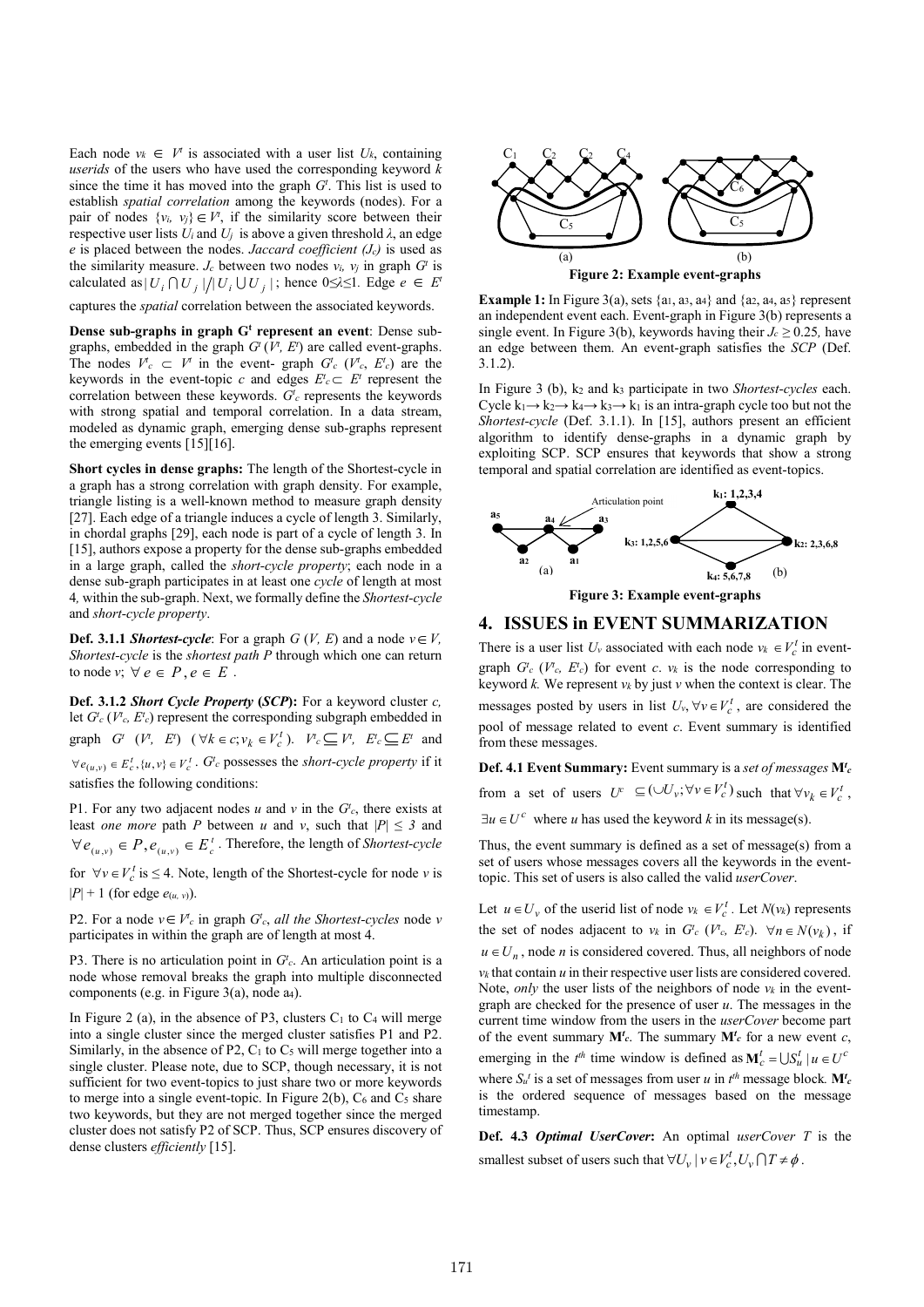#### **Theorem 1:** *Discovering optimal userCover is NP-hard.*

**Proof Sketch:**Hitting set is a well-known NP-complete problem [25]. It is defined as follows: Given a collection *S* of sets *Sis*; 1*≤i≤n,*  find the smallest size set *H* such that  $\forall S_i \in S$ ,  $S_i \cap H \neq \emptyset$ . By mapping each element in a set *Si* to a user id in *userCover,* Hitting set problem is polynomial time reducible to *userCover*. If T\* is a solution for *userCover* and H<sup>\*</sup> is a solution for Hitting set,  $|H^*|$  =  $|\mathbf{T}^*|$ .

Theorem 1 states, discovering optimal *userCover* is NP-hard even when the user lists associated with keywords are static. However, the set of nodes  $V^t$ <sub>c</sub> in an event graph  $G^t$ <sub>c</sub> as well as the user lists  $U_v$ associated with each node  $v \in V_c^t$  are highly dynamic due to continuous updates in the message stream. Thus, it is non-trivial to identify a minimal set of most relevant messages from the data stream that ensures that the event summary be informative, compact, complete, meaningful and stable.

Identifying users (and not messages) helps us create a more meaningful event summary (at times, users post multiple messages in a small time window to explain the full context of their messages). Since user lists are large for popular events, it is nontrivial to identify optimal *UserCover*. To efficiently identify these users, each arriving message is assigned a score in a scalable manner to rank more relevant messages higher (cf. Section 5.3).

We next highlight how the dynamic updates in the data stream may result in an unstable event summary:



**Figure 4: Evolution in the event-graph**

**Live updates can make a summary unstable:** For an event present in a live data stream, let its initial event-graph be as shown in Figure 4(a). The *userCover* had been identified as {1, 3} by any *userCover* discovery algorithm  $(k_1$  in Figure 4(a) is not part of the event-graph). In the next time step, the event-graph gets updated to as shown in Figure 4(b). However, the same algorithm identifies {2, 9} as *userCover*, which results in a different set of messages as summary, making it difficult for users to keep track of evolving event. Thus, due to live updates, event summary may be unstable.

The evolution of the summary for a live event is handled as described in Section 6. We present our algorithm to summarize the event by identifying an approximate *userCover* in Section 5.

# **5. DISCOVERING EVENT SUMMARIES**

In this section, we present our method to discover meaningful event summaries, with the aid of central nodes, called pivot nodes, in the dense event-graphs. In Section 5.2, we present our algorithm to identify the event summaries. In Section 5.3, we present our method to rank the messages in the data stream.

### **5.1 Pivot Nodes and Pivot Edges**

**Def. 5.1.1** *Pivot Edge***:** An edge that participates in more than one *Shortest-cycles* within the event-graph is defined as a pivot edge*.*  Higher the number of Shortest-cycles a pivot edge participates in, the more central it is in the event graph.

**Def. 5.1.2** *Pivot Node***:** Nodes associated with a pivot edge are called *pivot nodes.* 

Nodes which are not pivot nodes are called *peripheral* nodes. In Figure 4(b), edge (**k2**, **k4**) is a pivot edge. {**k2**, **k4**} are pivot nodes.

**Lemma 1:** *A graph possessing short-cycle property with more than one shortest-cycles within the graph, has a pivot edge.*

**Proof:** Let event-graph  $G_c^t$  ( $V_c$ ,  $E_c^t$ ) has multiple short cycles, satisfying SCP. Let  $C(V, E)$  be a cycle in the event-graph  $G_c^t$  such that it has no common edge with any other cycle in the graph. Let  $n \in C(V)$  be a node common with another cycle in graph  $G_c^t$  (if cycle *C* has not even one node common with any other cycle within the graph;  $G_c^t$  will be disconnected); Since no edge in cycle C participates in another cycle, for any node  $v$  in  $C(V)$  - *n*, and for any node *u* in  $V_c - V$ , there exist just one path from *v* to *u* via node *n*. Hence in graph  $G^t$ , node  $n$  is an articulation point, violating Def. 3.1.2 of SCP event-graph. Therefore, there must exist another path from *v* to *u*. Hence, there exist a cycle  $v \rightarrow n \rightarrow u \rightarrow v$ . Hence any edge  $e \in C(E)$  in path  $v \rightarrow n$  participates in another cycle, i.e., *e* is a pivot edge. Therefore, for each Shortest-cycle *C* (*V, E*) in an event-graph,  $\exists e \in C(E)$  that is a pivot edge. □

**Corollary of Lemma 1**: *Either a node itself or one of its neighbors is the pivot node in the event-graphs that possesses SCP*. Due to this corollary, we can create a pivot edge cover (*PECover*), as described below.

**Def. 5.1.3 PECover:** For  $G_c^t$  ( $V_c^t$ ,  $E_c^t$ ), a *PECover* is a subset of pivot edges  $E_p^o \subseteq E_c^t$  such that,  $\forall v \in V_c^t$ ,  $\exists e(u, v) \in E_c^t \mid v \in V_p^o$ . Hence, a *PECover* (corresponding *PNCover*)  $E_p^o$  ( $V_p^o$ ) is a subset of pivot edges (corresponding pivot nodes) in the event-graph  $G_c^t$ 

( $V^t$ <sub>c</sub>,  $E^t$ <sub>c</sub>) such that  $\forall v \in (V^t_c - V^0_p)$ , node *v* is adjacent to a node in  $V_p^o$ .

Let  $U_v$  be the user list for node  $v \in V_c^r$  and  $C$  be a collection of all the user lists in  $G_c^t$  ( $V_c$ ,  $E_c^t$ ). Let  $C_p$  be a collection of user lists associated with pivot nodes  $V_p^o$  in graph  $G_c^i$  ( $C_p \subset C$ ).

**Lemma 2:** *For collection*  $C_p \quad \forall U_i \in C - C_p; \exists U_j \in C_p$ ,  $U_i \bigcap U_j \neq \phi$ .

**Proof:** For two nodes *vi* and *vj* and their associated user lists *Ui* and *U<sub>j</sub>* in an event-graph  $G_c^t(V_c^t, E_c^t)$ , if edge  $(v_i, v_j) \in E_c^t$ ,  $|U_i \cap U_j| \geq \lambda$ .  $|U_i \cup U_j|$ ;  $\lambda > 0$ ,  $|U_{l \in \{i, j\}}| \geq \gamma$ . Therefore, for any edge  $e \in E^t$  there exists at least one userid which occurs in the user lists of both the nodes. Since, each node in  $G_c^t$  is adjacent to a node in the *PECover* of  $G^t$ <sub>c</sub>, therefore, for collection  $C_p$ ,  $\forall U_i \in C - C_p; \exists U_j \in C_p | U_i \cap U_j \neq \phi.$ 

Hence, we first identify a set of pivot edges, called *PECover*. A valid *userCover* can be identified *only* from the user lists associated with pivot edges (cf. Lemma 2). Thus, pivot edges help us avoid processing a large number of messages associated with *peripheral*  nodes and yet ensure that the event summary is complete.

Further motivation to use the *pivot edges* is explained below:

#### *5.1.1 Informative*

A message containing more keywords from the event graph is considered more informative. Naturally, a keyword with higher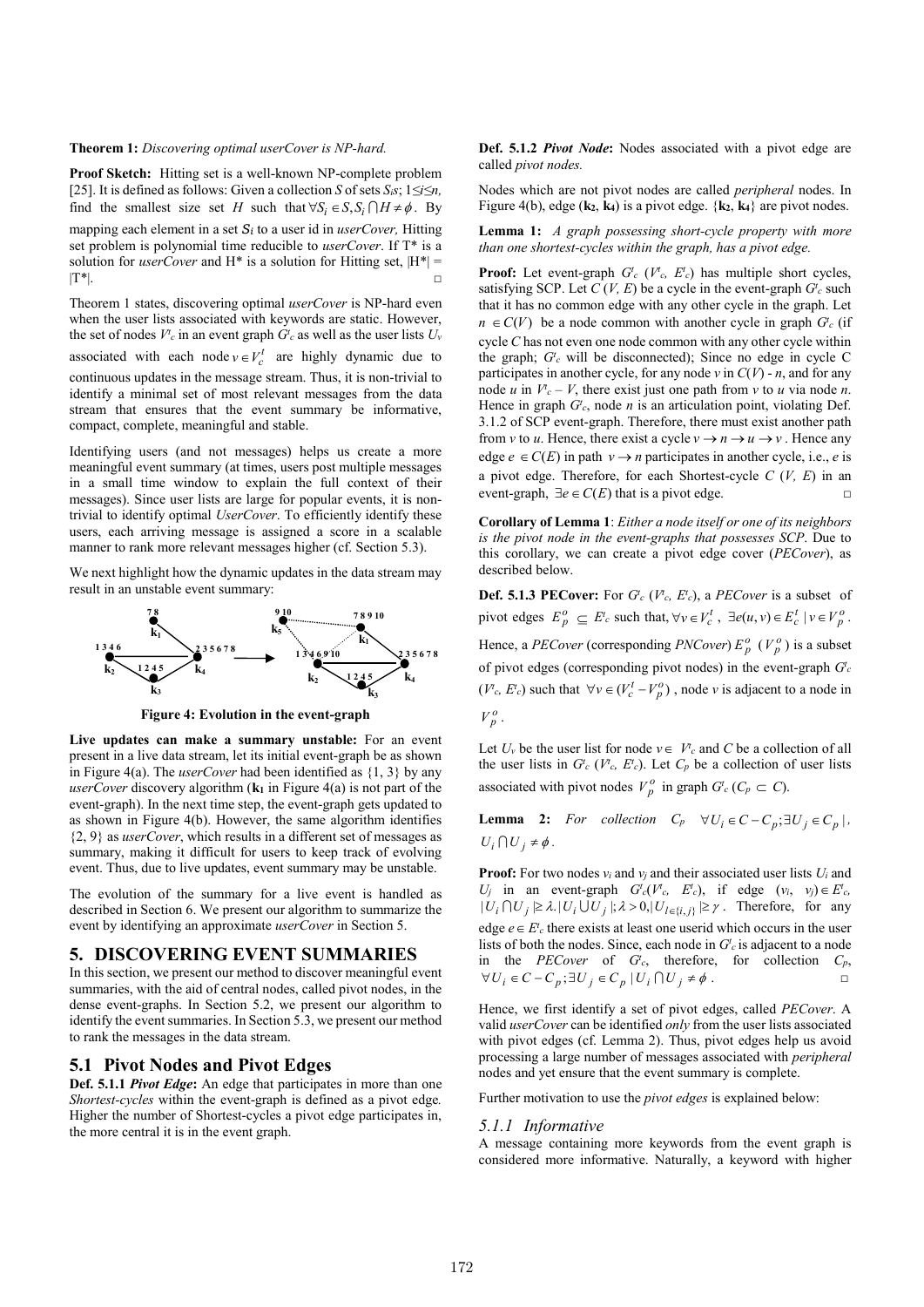number of neighbors in the event graph is likely to contain such messages. We capture this notion of informative-ness as follows:

**Def. 5.1.4** *Informative-ness***:** Informative-ness of a node *v* is defined as  $N(v)$ , the set of nodes adjacent to  $v$  in event graph  $G_c^t$ .

Let edge *e (u, v)* be a pivot edge. Let *s* be a neighbor of *u* such that  $e(u, s)$  be a non-pivot edge (*s* is a *peripheral* node).  $N(v)$  represents the set of nodes adjacent to *v* in  $G^t$  ( $V^t$ ,  $E^t$ ).

**Lemma 3**:  $|N(u)| > |N(s)|$ .

**Proof:** Omitted (cf. Lemma 5). □

Lemma 3 shows that the messages from the users associated with the pivot nodes contain more keywords from the event-topic. Identification of summary from these messages leads to a more informative and compact summary.

#### *5.1.2 Stable*

Since a pivot edge participates in multiple cycles, it is more stable than the other edges in a dynamic event-graph. Even if one or more edges/nodes, among edges and nodes adjacent to a pivot edge get deleted in the underlying event-graph, the message set identified as the event summary continues to be a valid event summary (cf. Section 6.2). Hence, identification of event summary based on pivot edges, leads to more stable event summary.

#### *5.1.3 Complete*

An event summary containing messages that cover all the keywords in an event-graph is considered a complete event summary. However, we identify the users only from the user lists associated with pivot nodes, i.e., from the collection *Cp.* 

**Lemma 4:** *A user cover identified only from the pivot nodes of an event-graph, possessing short cycle property, is a valid userCover.*

**Proof:** The corollary of Lemma 1 along with Lemma 2 completes the proof.

Lemma 4 shows that the *userCover* identified from the user lists in collection *Cp* results in a valid *userCover*. With the help of pivot edges, we identify a subset of user lists  $C_p$  (from the entire user list collection *C* for event *c*) and a valid *userCover* can be identified only *from* these sets. Thus, the event-graph structure helps us identify a small number of more relevant user lists for discovering a valid *userCover*. However, discovering optimal set of pivot nodes in an event-graph remains an NP-hard problem (cf. Theorem 3).

#### *5.1.4 Optimal Summary Size*

We next show that the summary size discovered with the aid of optimal *PECover* leads to the optimal size summary*.* 

As shown in Lemma 2, once a pivot edge  $e_{(u, v)}$  is identified, all the nodes adjacent to the pivot nodes  $\{u, v\}$  can be covered using only the user lists associated with these nodes. We now show that there cannot be any smaller collection of user ids than optimal size *PECover* that results in a valid *userCover*.

Let T\* represent the optimal collection of user ids that provide a valid *userCover* for a given event-graph *Gt* and let *PECover\** be the optimal *PECover.* 

#### **Theorem 2:**  $|$ *PECover*<sup>\*</sup> $| \leq |T^*|$ .

**Proof:** For a given event-graph  $G^t$  ( $V^t$ ,  $E^t$ ), a dominating set *D* is subset of nodes in  $V^t$  such that each node in  $(V^t – D)$  is adjacent to a node in *D* [25]. Let  $D^* \subset V^t$  be the optimal size dominating set.

Therefore,  $D^*$  is the smallest set of nodes such that each node in  $V^*$  $-D^*$  is adjacent to a node in  $D^*$ .

**Step 1:** Each node in  $V^t$ , is adjacent to a pivot edge (corollary of Lemma 1). Therefore, for each node  $v$  in  $D^*$  we get a corresponding pivot edge as follows: either edge  $e(v, u)$  is a pivot edge;  $u \in N(v)$ or edge  $e(u, N(u))$  is a pivot edge.

In this manner, we get a pivot edge cover *peCover* from *D\** which is a valid PECover since  $D^*$  is a dominating set for graph  $G^t$ ;  $|peCover| = |D^*|$ . Let *PECover*<sup>\*</sup> is the optimal *PECover*. Hence, |*PECover\*| ≤|peCover| ≤ |D*\*|.

**Step 2:** Any two nodes that share an edge, have at least one userid common (Lemma 2). Let *T*\* be the optimal set of user ids, providing the valid *userCover*. Since *D*\* is the optimal dominating set, therefore,  $|T^*| \ge |D^*|$  because for each node in  $D^*$ , at least one userid has to be selected in *T\** (since the user lists of *only* the neighbors of a node in the event-graph are considered while constructing *userCover*)

From Step 1 and Step 2,  $|PECover^*| \leq |T^*|$ 

Thus, optimal pivot edge cover leads to optimal summary size.

On event graph  $G_c^t$  we induce a graph  $G'(V', E')$  such that each edge in  $G'$  is a pivot edge in  $G'_{c}$  (with the aid of Lemma 5, Section 5.2). We identify a smallest subset  $V_{PN} \subset V'$  of nodes in G' such that every node in  $V' - V_{PN}$  is adjacent to at least one node in  $V_{PN}$ . We call the set *VPN* Pivot nodes cover or *PNCover*.

**Theorem 3:** *Discovering optimal PNCover for a given event-graph*   $G<sup>t</sup><sub>c</sub>(V<sup>t</sup><sub>c</sub>, E<sup>t</sup><sub>c</sub>)$  *is NP-hard.* 

**Proof Sketch**: Dominating set is a NP-complete problem [25]. It can be shown that *Do* min *atingSet*  $\leq_P$  *PNCover*.



#### **Figure 5: Dominating set Vs. Pivot nodes over event-graph**

An alternative to pivot edges is to identify the dominating set of nodes [25] itself in an event-graph. Our primary reason to choose the pivot edges over dominating set is, nodes in dominating set divides a graph into stars whereas the pivot edges divide it into cycles (i.e., quasi-cliques). The *userCover* discovered from nodes that are part of same quasi-clique leads to more informative event summary. For instance, black nodes in Figure 5 (a) and Figure 5 (b) both represent the dominating sets. However, Figure 5 (b) represents the dominating set induced due to the pivot edge. Therefore, *pivot edges* ensure that a message summary discovered based on *pivot edges* is more informative, stable, complete, and compact.

Pivot nodes are 'central nodes' in an event graph. There are other notions of central nodes in a graph, for example, HITS [17] and PageRank [21] identify central nodes (authorities). However, there are basic differences in the settings of our two problems as:

a) [17][21] techniques are iterative in nature, therefore not amenable to rapidly changing dynamic graphs;

b) The notion of 'completeness' (Section 5.1.3) is not applicable for these methods. Due to the same reason, the notion of betweenness centrality [22] is not applicable;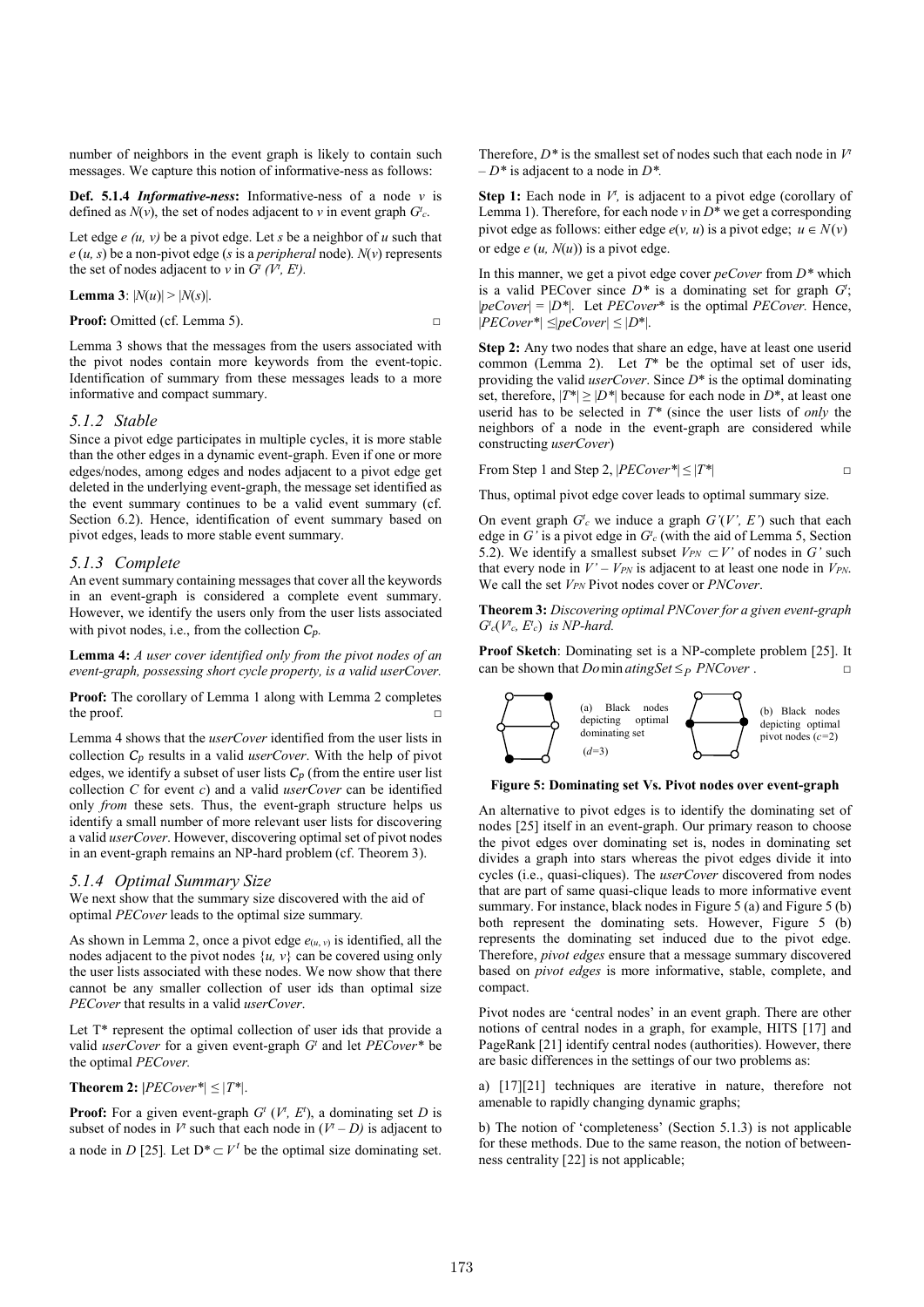c) These techniques exploit the link structure to identify the authorities, whereas we exploit the graph structure to identify the pivot nodes (since the objectives of two problems are different).

### **5.2 Approximate User Cover**

Next, we present our algorithm to identify approximate *userCover*. On an event-graph  $G^t_c(V^t_c, E^t_c)$ , we induce a graph  $G^t(V^t, E^t)$ ,  $V' \subseteq V_c^t$  and  $E' = E_c^t \cap (V' \times V')$  such that  $\forall v \in V'$ ; *v* is a pivot node in graph *Gt <sup>c</sup>*. The induced graph *G'* is called the *core* eventgraph. The event summary discovered from  $G(V, E)$  follows the same notion of event-summary (Def. 4.1) except that it is discovered on induced graph *G'* .

Instead of identifying the *userCover* for graph  $G_c^t$ , we identify the *userCover* on *G'*. The core event-graph *G'* does not contain the *peripheral nodes* in *Gt <sup>c</sup>*. However, presence of peripheral nodes in the event-graph  $G_c^t$  defines the pivot nodes. Therefore, peripheral nodes impact the event summary *only* indirectly.

**Lemma 5:** A node *v* with degree  $\Delta(v) > 2$  in graph  $G^t_c(V^t_c, E^t_c)$  is a pivot node.

**Proof:**  $\forall v \in V_c^t, \Delta(v) \ge 2$  (node *v* is part of a cycle). Let  $v \in V_c^t | \Delta$  $(v)$  > 2 be a node in graph  $G_c^t$  such that *v* is not a pivot node. Since  $\Delta(v)$  > 2, node *v* is part of more than one cycles. Let  $C_1$  and  $C_2$  be two cycles node *v* is part of. Let edge  $e_{(v, n')}$  belong to  $C_1$  and edge *e* (*v, n"*) belong to *C*2. Hence, there exists one path from node *n'* to node *n"* via node *v.* However, if this is the only path between the two nodes*,* node *v* becomes an articulation point violating the short cycle property. Hence there exists one more path *p* from node *n'* to *n*" inducing a cycle  $C(v \rightarrow n' \stackrel{p}{\longrightarrow} n'' \rightarrow v)$ . Length of cycle  $|C| \leq 4$ (*SCP*). Therefore, edge  $e_{(v, n')}$  participates in two cycles  $C_1$  and  $C$ . Hence  $e_{(v, n')}$  is a pivot edge and *v* is a pivot node. □

With the aid of this lemma, it is easy to induce graph  $G'$  on  $G'_{c}$ . Note, *G'* may not follow the *short cycle property*.



**Figure 6: Discovering core graph from an event-graph**

Each node *v* in *G'* is assigned a score  $p(v)$ ;  $p(v) \leftarrow d_v(G_c^t)$ ;  $d_v(G_c^t)$ is the degree of node  $v$  in graph  $G_c$ . This score is used to identify *userids* in the *userCover*. In Lemma 2, it is shown that if two nodes are adjacent, they have one or more userids common. Therefore, by selecting the nodes with higher score, event summary is likely to contain more keywords in event-graph *Gt <sup>c</sup>*. We describe our algorithm to find *userCover* for graph *G'* below.

**Algorithm** approxUserCover (nodeList nL)

- 1. Let  $G_c^t(V_c, E_c^t)$  be an event-graph.
- a. let *cId* be its clusterId;

2. G' is the core event-graph induced on graph  $G_c^t$ .  $\alpha'$   $\alpha'$   $\beta'$   $\beta'$   $\beta'$   $\beta'$   $\beta'$   $\beta'$ 

a. 
$$
\forall v \in G \ (V, E) ; p_v \leftarrow d_v(G_c)
$$

b. 
$$
U_v \leftarrow
$$
 list of users as sociated with node  $v$ 

- 3. *S ← Φ*
- 4. **for**  $\forall v \in G(V')$  {if  $v \notin nL$  {  $S \leftarrow S \cup v$  }}
- 5. *cId.nL*  $\leftarrow$  *V'*; /\*we record the pivot node to efficiently update  *the event summary when cluster evolves later\*/*
- 6.  $uC \leftarrow \Phi$  /\*userCover is set to null<sup>\*</sup>/
- 7. **while**  $(S \neq \phi)$

a. *v*←  $\arg Max_{v \in V} (p_v \times d_v(G'))$  /\* return node with highest  $p_v \times d_v(G')$  score\*/

$$
U \leftarrow U_v; \qquad \qquad \text{for } v \in V
$$

c. Let  $U_n$  be userids set associated with a node  $n$ , such that  $n$  is neighbor of node *v* in *G'*.

i. 
$$
T \leftarrow \arg Max_{t \in U \cap U_n}
$$
 messageRan  $k(t)$ 

$$
ii. \quad uC \leftarrow uC \cup \{T\};
$$

- iii.  $U = U U \bigcap U_n$  /\*We do not select any more userids covering same keyword\*/
- For each remaining neighbor, check if userid  $T$  exists in their userid list *i. A← v.adjList* (*G') /\**adjacency list of *v* in G'*\*/*

i. 
$$
A \leftarrow v
$$
, a qy L1st (G) /\* aqaceney list of v in G<sup>\*</sup>  
ii.  $\forall u \mid u \in A - n$ , if  $T \in U_w S \leftarrow S - u$ ;

8. **return** *uC;*

Each edge in graph  $G'$  is a pivot edge in  $G'$ <sub>c</sub>. The degree of a node *v* in *G'*,  $d_v(G')$  is a measure of the number of cycles it participates in graph *Gt <sup>c</sup>*. *messageRank* (.) returns the userid of the message with highest rank. Since, a user is added in the user list of a node one at a time, it is kept sorted in the message score efficiently. In the above algorithm, each node in the event-graph is visited *exactly* once. Thus, the complexity of identifying *userCover is*  $O(|V_c|)$ . Algorithm approxUserCover is greedy and achieves the same complexity as Dominating set [25], i.e.,  $(1 + \log (\Delta))$  OPT; OPT is optimal *userCover* size and Δ is the maximal degree in graph *G'*. Dominating set problem is LOG-APX-COMPLETE and no better bound is possible.

### **5.3 Ranking the Messages**

Since our objective is to summarize a highly dynamic data stream in real time, the methodology to rank each arriving message must be i) fast and efficient; ii) rank more meaningful messages higher; and iii) does not re-rank the already ranked messages with fresh updates in the data stream. There are many studies related to ranking the microblogs [18][19][6]. A common conclusion across these studies is that the rank of a tweet depends on the authority of its author and the authority of the message. We exploit these features to establish the rank of a tweet.

Let  $d_i$ ,  $d_j \in S_t$  be two messages in the data stream *S*. Let  $R(.)$  be a monotonically increasing function such that if *di* is deemed more important than  $d_i$ ,  $R(d_i) > R(d_j)$ . To efficiently rank the messages, *R*(.) is applied on both these messages independently.

A tweet is considered more meaningful i) if it is retweeted more (retweet count *RT* captures the authority of the tweet [18]); and ii) if it is tweeted by a person with many followers (follower count *f*  captures the authority of the user [19]). Therefore, the tweet score *R*(*d*) of a tweet *d* is computed as:

$$
R(d) = \alpha RT.log f
$$

Since the dynamics of an event vary at much finer time scale compared to a user's follower's count, *f* is a logarithmic factor.

The ranking function scores each arriving message efficiently, as soon as it arrives such that the more important messages are likely to be ranked higher. Please note the first criterion to choose a message is the underlying event-graph structure. The highest ranked messages associated with the *pivot nodes* in the event-graph are identified as summary (Section 5.2). Therefore a message from a user with lesser following and/or retweets would be picked in the event summary, if it is more relevant in the context of an event*.*

In summary, *we translate our goal to provide an event's summary into one of discovering a set of users, collectively using all the keywords in the event-topic. We show, this set of users can be*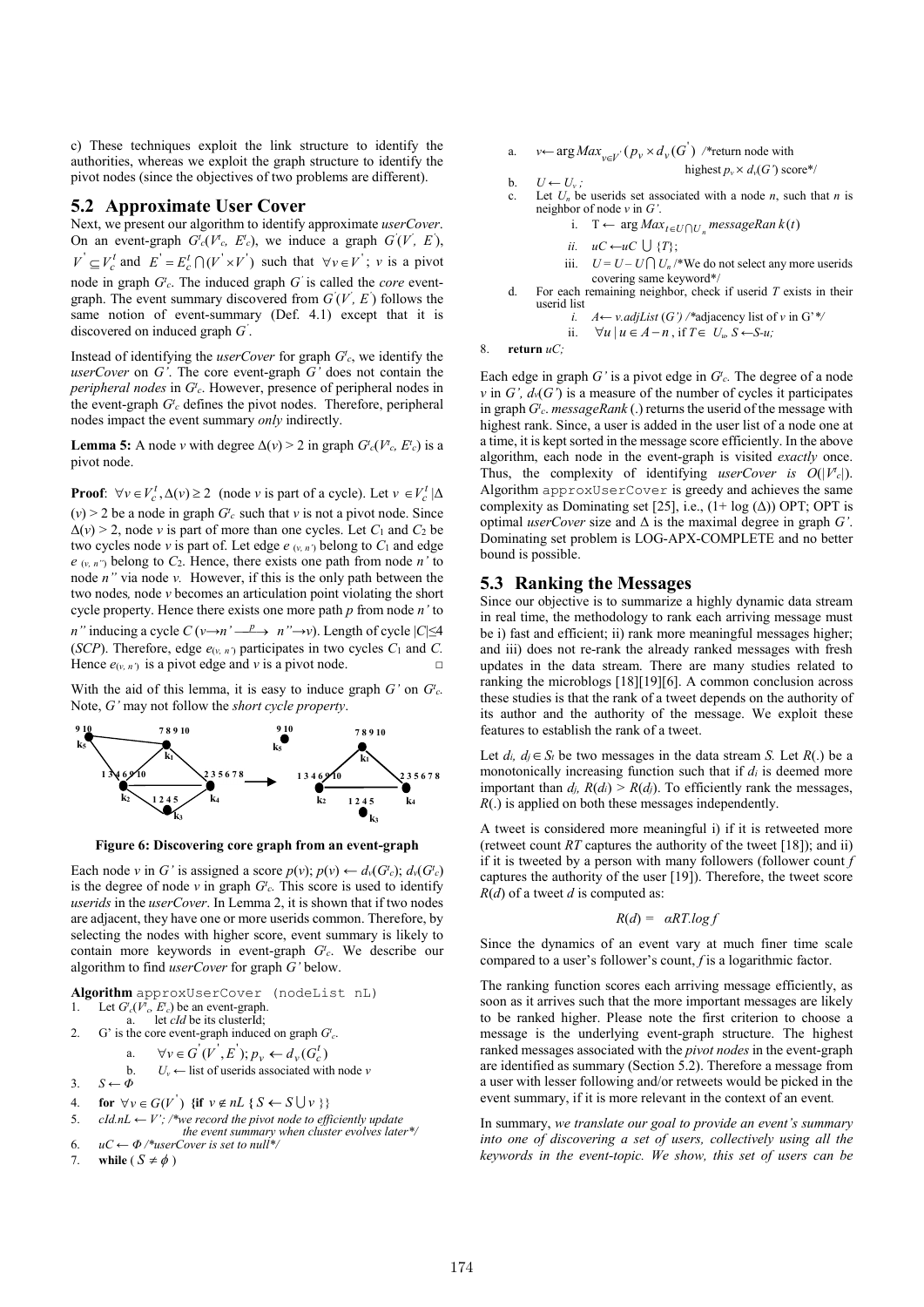*discovered only from pivot nodes in the event-graph. We also show that pivot nodes enable us to discover informative, stable and compact summary.*

# **6. DISCOVERING EVENT THREADS**

In this section, we present our technique to discover the contextual event summary threads capturing the evolution of live events. The evolution of an event is tracked by tracking changes in its underlying event-graph  $G^t_c(V^t_c, E^t_c)$ .

A possible approach for constructing the event threads is to maintain the snapshots of each event-graph in each *time window*  [24], but it is not practical to construct summary threads in real time from these snapshots, as 1) instead of incrementally processing the graph, the complete event-graph needs to be processed for each event for each snapshot, thus making it impractical for processing a fast moving data stream in real time; 2) it is shown in [31], that a highly efficient mechanism is needed to keep the indexes updated for the event threads. Thus, it is not practical to create the index again for each snapshot.

Hence, we maintain contextual event threads for each event by keeping a corresponding *eventTree*. *EventTree* captures the evaluation of the event-graph*.* We assign a unique event-id (called *clusterId*) to each event-graph. When an event-graph evolves, the summary is updated and the change is recorded in its *eventTree*. With changes in event-graph, *eventTree* is maintained as follows:

*Incremental changes in the event-graph:* There are incremental changes in the event-graph due to addition and deletion of nodes and edges. Due to these changes, the summary may or may not change but the *clusterId* of the event-graph remains the same.

*Disruptive changes in the event-graph:* If the structure of an eventgraph changes so much that we need to assign it a new *clusterId*, such a change is called disruptive change. For example, when two independent event-graphs with *clusterId c*<sup>1</sup> and *c*<sup>2</sup> merge into a single event-graph *c* due to emergence of new nodes/edges. The mapping  $c \leftarrow c_1, c_2$  is recorded in the *eventTree*. When two eventgraphs merge, their corresponding threads also merge in a single thread. Similarly, due to deletion of nodes/edges, if an event-graph *c* breaks into say two sub-graphs,  $c_1$ ,  $c_2$ , we record  $c_1 \leftarrow c$  and  $c_2 \leftarrow$ *c* in the *eventTree*. Thus, a *eventTree* captures the evolution in the corresponding event-graph.

Whenever a disruptive change occurs, we record the parent *clusterId* (*cp*)and child *clusterId* (*c*)relationship as an 'evolutionEdge' (*c← cp* is an 'evolutionEdge'). Each 'evolutionEdge' that emerges in the current *time window w,* is processed at the end of the window, and the event summary is updated (cf. Section 6.3). We exploit the graph structure so that only the necessary 'evolutionEdges' are recorded. Note that 'evolutionEdges' track the evolution of event-graphs and they are not the edges in the graph  $G<sup>t</sup>$  ( $V<sup>t</sup>$ ,  $E<sup>t</sup>$ ). Instead of maintaining complete snapshots, we just maintain 'evolutionEdges' to capture the differences between  $G<sup>t</sup>$  and  $G<sup>t+1</sup>$ .

We next illustrate how the event summary changes due to addition and deletion of nodes. Similar process is applicable on graph edges.

# **6.1 Effect of Node Addition**

 $G_c^t(V_c^t, E_c^t)$  is an event-graph and  $G'(V', E')$  is the graph induced on  $G_c^t$  such that  $E' \subset E_c^t$  be the set of *pivot edges* for graph  $G_c^t$ . When a new node (keyword) *n* joins the event-graph, it may induce a *new* pivot edge in graph  $G^{t+1}$ . A node *n* can join the event-graph  $G<sup>t</sup>c$  in two possible ways:

*Case 1:* Due to the addition of node *n*, an edge  $e \in E^{t+1}c - E'$ becomes a new *pivot edge.* 

For example, as shown in Figure 7, when a new node *n* joins the cluster {A, B, C, D}, a new short cycle *n→A→B→n* is induced such that edge *AB* becomes a new *pivot edge.*

In this case, the induced graph *G'* includes an extra node (node A) and the corresponding edge(s). The existing *userCover* is extended to cover 'A'. Please note, it is possible that the event summary does not change as the existing *userCover* could be sufficient due to pivot edge *e*(B, C). This check is done in *O* (1).



**Figure 7: Change in event summary with node addition**

*Case 2:* A node *n* joins the cluster such that it induces a new cycle on an existing *pivot edges*  $e_p \in E'$ *.* 

In Figure 7, *n'* induces a new *short cycle* on edge BC (B→*n'→C*) which was already a pivot edge. Therefore, node *n'* is a peripheral node and no change is made in the event summary.

*The cases underline the way event-graph is exploited to update the summary; due to the concept of pivot edges, summary does not change rapidly because of minor changes in the event-graph.*

### **6.2 Effect of Node Deletion**

A departing node breaks at least one *short cycle.* Departing node is either a pivot node or a non-pivot node.

*Case 1:* The departing node *n* is a non-pivot node (e.g., node *n* in Figure 7);  $n \notin V'$ . With the departure of node *n*, a *pivot edge* may no longer remain the *pivot edge.* Since *n* is not a pivot node it can impact only one pivot edge as it induces only one cycle. However, the *userCover* continues to remain a valid user cover as the edge  $e(n; u)$ , erstwhile *pivot edge*, remains part of the event-graph  $G^{t+1}$ .

*Case 2:* The departing node *n* is a *pivot node* for *edge e* (*n, v*). For example, consider node B in Figure 7. Departure of a *pivot node*  has a significant impact on the event-graph  $G_c^t$  and the graph may break into multiple sub-graphs or it may get dissolved if it no longer possesses the *short-cycle* property (in that case, the event ceases to exist as a live event). Each surviving sub-graph must possess SCP*.*  Each of the surviving sub-graphs is assigned a new *clusterId.* The *updateEvolutionEdge* () records the relationship between the old and each new *clusterId.* For each 'evolutionEdge' *ci← c*, we extract the event-graph  $G^{t+1}$ <sub>ci</sub>, update its summary and its event thread.

**Algorithm:** UpdatePECover **(node n)**

 $\forall n' \in N(n)$  /\**N*(*n*) returns neighbors of *n* in *G*<sup>*t*</sup>*c*\*/

If  $n' \in V'$  /\* *V*' is a set of pivot nodes in induced graph  $G''$ 

 $\forall u \in N$   $(n')$  $if e<sub>(n', u)</sub> \in E'$  if *ep* is no longer a pivot edge  $E' \leftarrow E' - e(n', u)$ ;  *else /\*edge is a pivot edge\*/ childId ← getNewClusterId*(); updateEvolutionEdge (*childId*, *clusterId*);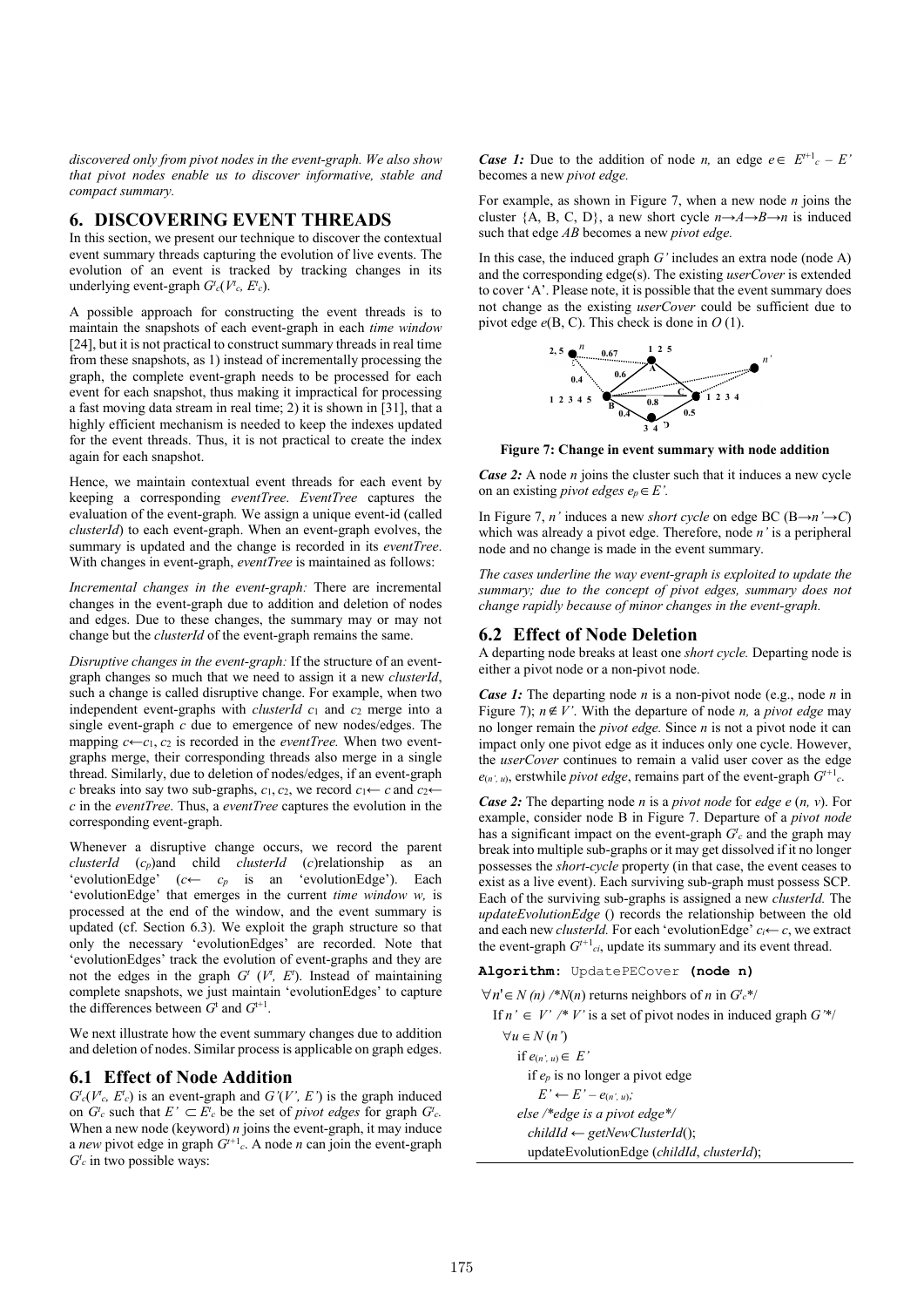The merging and splitting of event-graphs, results in an *eventTree*  which is a Directed Acyclic Graph (DAG), representing the contextual event summary thread similar to shown in Figure 1.

# **6.3 Temporal Evolution of Event Thread**



**Figure 8: Processing 'evolutionEdges' to update event threads**

For all the 'evolutionEdges' (*childId←parentId*), the corresponding event threads are updated. Figure 8 depicts how the event threads evolve with time. Each *eventTree* is identified by a unique id, called *tId*. For each *childId←parentId '*edge', if the parent cluster's *tId* is null, it is a new event. We initialize its *eventTree* and identify event summary (using approxUserCover). Otherwise, we merge the *eventTree* of the parent cluster with the *tId* of the child cluster and update the event summary. The evolving event summary is recorded in the event thread. Similarly, event threads are updated in case of event-graph split. For two *clusterId*s *c*<sup>1</sup> and *c*<sup>2</sup> in an *eventTree,* if *c*1 is ancestor of *c*2*, c*<sup>1</sup> has occurred before *c*<sup>2</sup> in real world time. Each path in an event thread, from each of its roots to each of its leaves, exposes a different facet of the event. The event thread in Figure 1 has 6 facets.

### **7. PERFORMANCE EVALUATION**

The goals of our experiments are to study our system's ability a) to construct informative, complete, meaningful, stable and compact event summaries in real time (Section 7.2); b) to discover the contextual event summary threads in real time (similar to Figure 1) and to study the impact of the changes in the granularity of the event-graph on the event summary and event threads (Section 7.3); c) to discover event threads efficiently and in a scalable manner (Section 7.4). The experiments use the prototype built by us [31] and run on a quad-core 2.61 GHz, 4GB RAM machine running Windows 8 and Java as programming language.

In Table 2, we describe the Twitter traces used in experiments. We use two types of traces: a) general timeline based (ALL) which contains all the tweets generated within US geography within a time window, provided by Twitter API and b) event specific (ES) traces. The event specific traces were created as follows: For each event, we specify a set of rules. Each rule contains one or more relevant keywords and/or hashtags associated with the event. Any tweet, containing the keywords from a rule is included in the event trace. We have carefully selected the traces to cover the entire spectrum of event change density -- from very low (22) to very high (775). **Events change density** specifies total number of times *all*  the underlying event-graphs in a trace evolve every 100k tweets. Traces are read in their chronological order to mimic the real-time arrival of the tweets.

|  |  |  |  | <b>Table 2: Details of Datasets</b> |
|--|--|--|--|-------------------------------------|
|--|--|--|--|-------------------------------------|

| Event                   | #of Tweets | Events change density   |
|-------------------------|------------|-------------------------|
| Big Data                | 200k       | 775 changes/100k tweets |
| Nairobi-complete        | 720k       | 274 changes/100k tweets |
| Syria                   | 1.7million | 182 changes/100k tweets |
| Twitter Time Line (ALL) | 3.2million | 22 changes/100k tweets  |

# **7.1 Discovering Base Events**

To the best of our knowledge, no previous system exists that summarizes a complete live data stream in the absence of any user query. Therefore, we construct the ground truth as follows: Live events unraveling in the data stream are the base events and form the ground truth for our system. The objective of our experiments is to study the performance of our summarization technique and its ability to construct meaningful *contextual summary threads* for the events given to it as ground truth. Any algorithm discovering dense graphs as event-topics in a highly dynamic graph can be used to provide the base events. For our experiments, we use the algorithm in [15] – it efficiently discovers the events in a live data stream with high precision and recall. It is shown in [15] that the events discovered by this system correlates highly with real world events reported in Google news headlines. Additionally, it discovers many other real world events that do not occur in Google news headlines.

The number of event-topics as well as the number of keywords in an event-topic in a data stream depends on the dynamic event-graph  $G^t$  ( $V^t$ ,  $E^t$ ) at time *t*. The set of nodes  $V^t$  in the graph  $G^t$  depends on burstiness threshold γ and the set of edges  $E<sup>t</sup>$  depends on the edge similarity threshold  $\lambda$ . The default values are:  $\gamma = 5$  and  $\lambda = 0.2$ , unless specified otherwise. The message block size *m* is set to 1000 and *w*  (cf. Table 1) is set to be 75 for all the experiments.

#### **7.2 Quality of Event Summarization**

**Informative-ness:** We identify the *userCover* only for the pivot nodes in an event-graph (Section 5). The premise is that the important keywords in the event-graph are likely to be pivot nodes. The peripheral nodes in the event-graph may or may not be covered in the event summary. We quantify the informative-ness of the summary as follows: If there is a keyword in an event-topic that is a proper noun and is not present in the event summary, we count it towards loss of precision. Precision is computed as the fraction of proper noun keywords present in the event summary among all the proper noun keywords in the event-topic. Let there be N events in a given trace. Let  $R_i$  be the set of proper noun words in the summary of the  $i^{th}$  event discovered by our algorithm;  $1 \le i \le N$ . Let  $B_i$  be the set of all the proper noun keywords present in the event-topic of event *i*. The precision of informative-ness, *PI,* is defined as:





**Figure 9: Summary Informative-ness and Completeness**

**Complete-ness:** We compute the fraction of *total* keywords in the event-topic covered in the event summary to compute the completeness score *PC*. As shown in Figure 9, *PC* for various traces varies from 79% to 99%.  $P_C$  is marginally lower than  $P_I$ , as typically noun keywords are more central in the event-graphs. For the ALL trace,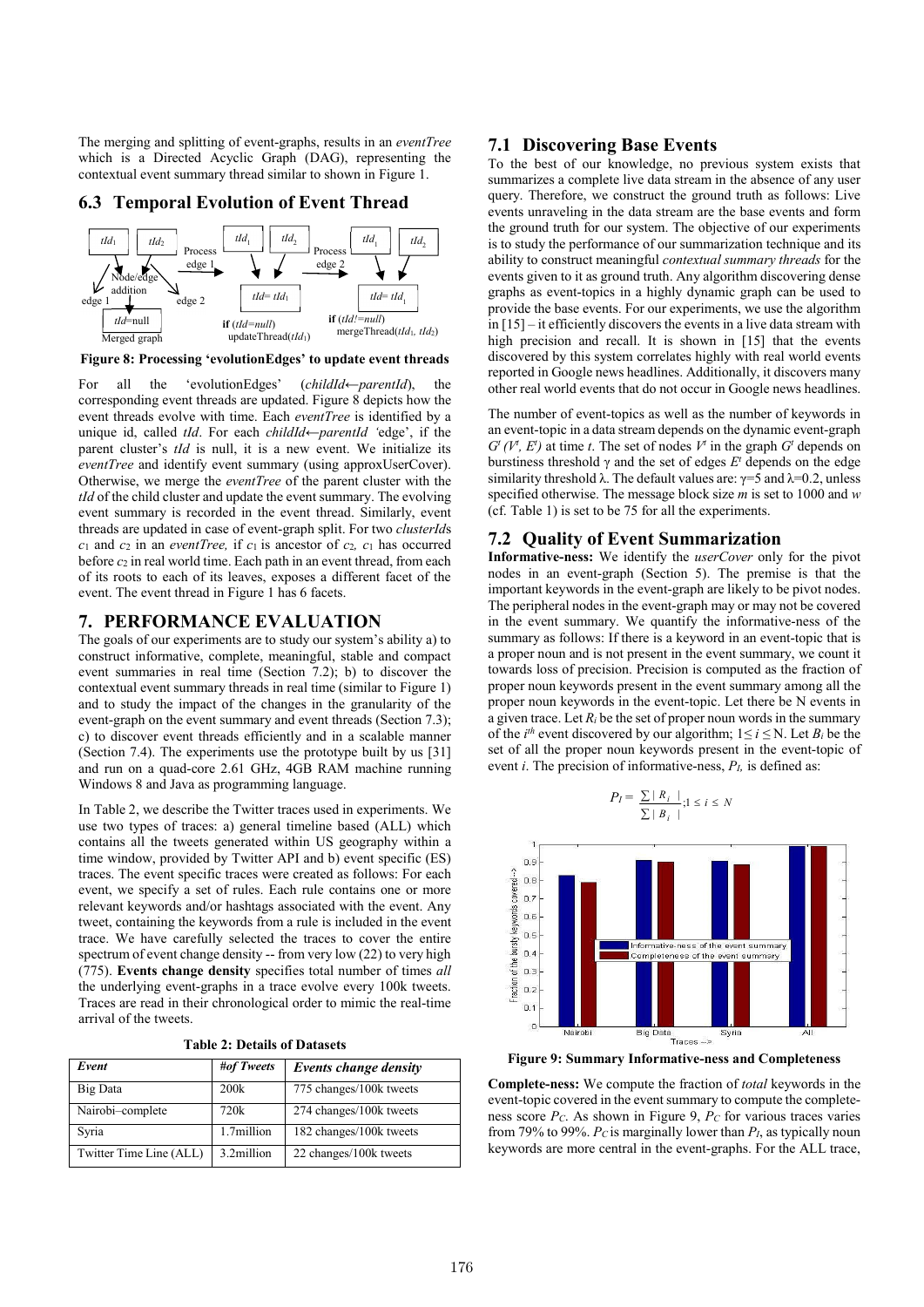since almost all the keywords are covered in the event summary, there is no difference in the two scores. We see, *that our system achieves very high informative-ness and complete-ness score.*

**Stability:** We study the stability of the event summaries by our algorithm for live events. The results are shown in Table 3. Since different traces have different sizes, we report the results in terms of event change density/100k tweets.

| Total event-<br>graph<br>changes/<br>100k tweets | <b>Changes</b><br>(addition<br>in event-<br>graph) | <b>Changes</b><br>(event-<br>graph<br>break) | No change<br>in<br>summary<br>(additions) | change<br>N <sub>0</sub><br>in<br>summary<br>(deletions) |
|--------------------------------------------------|----------------------------------------------------|----------------------------------------------|-------------------------------------------|----------------------------------------------------------|
| Big data-775                                     | 114                                                | 33                                           | 411                                       | 217                                                      |
| Nairobi-274                                      | 43                                                 |                                              | 173                                       | 53                                                       |
| Syria-182                                        | 30                                                 | 3                                            | 114                                       | 35                                                       |
| $ALL-22$                                         | 1.5                                                | $\theta$                                     | 13.5                                      |                                                          |

**Table 3: Rate of changes in event-graphs for different traces**

We see that across the traces, more than 80% of the changes in the event-graphs do not result in any change in the summary. For example, for Big-Data trace, for every 775 changes in the eventgraphs; event summary remains the same for 411 changes when nodes/edges or messages get added to the event-graph and for 217 changes when a node/edge gets deleted from the event-graph, i.e., no summary change for 81% of event-graph changes. Thus, *the event summary remains stable for a large fraction of changes.*

**Summary-size:** Next, we compare the message pool size of an event with the number of messages in its summary (summary-size). The average message pool size varies from 74 tweets (for ALL trace) to 1394 tweets (for Syria trace) as shown in Figure 11, denoting that for an emerging event in the Twitter data stream, a large number of related messages are posted. The number of messages is per event-graph and not per event thread (an event thread captures the evolution of associated event-graph(s)). We divide the events based on the number of keywords in the eventtopic, as shown in Figure 10 and Figure 11. For ALL trace, no event-topic contained more than 16 keywords.



**Figure 10: Average number of tweets in 'event summary' for different event-topics sizes**

As expected, summary-size increases with increasing event-topic size (Figure 10). Similarly, number of messages pertaining to an event increases with event cluster size (Figure 11). The key insights are:

1) Summary-size is independent of the message pool size (i.e., tweets associated with an event-graph). It depends only on the underlying information. For example, for Syria trace, average message pool size increase from 128 to 1394 for different size event-topics but the summary-size remains almost stable. The event summaries were highly meaningful.

2) Average summary-size varies from 2.61 to 7.71 tweets for different traces for event-topics comprising up to a few hundred tweets. Thus, our system discovers highly compact summaries.



**Figure 11: Average number of tweets in the event 'message pool' for different sizes of event-topics**

We construct alternative summary for a discovered as follows: For an event-graph, we randomly select a message from the message pool covering an event keyword. We keep on selecting messages till each keyword in the event graph is covered by at least one message. This 'naïve method' serves as a baseline to compare the performance of our system.

Since we select the messages randomly in 'naïve method', qualitatively, the summary by naïve method was markedly inferior for almost all the events. The other issues with this naïve method were; 1) A significant number of redundant messages occur in the event summary. For many events, the summary size was more than twice the summary discovered by our system.; 2) the naïve method will not discover the event threads, exposing different event facets.

To further compare the quality of event summary we compared the summary discovered based on our approach with Google News headlines (for the events which also appear in Google headlines). In Table 4, we present the comparisons between a few of the Google headlines with our summary tweets.

 **Table 4: Google News Headlines Vs. Event Summary discovered by our approach**

| <b>Google Headline</b>                                                                           | Summary based on our approach                                                                                                                           |
|--------------------------------------------------------------------------------------------------|---------------------------------------------------------------------------------------------------------------------------------------------------------|
| India vs New Zealand, 3rd Test:<br>Ashwin 6/81 hands India huge<br>first innings lead            | India vs New Zealand, 3rd Test: Ashwin 6/81<br>hands India huge first innings lead<br>https://t.co/ih5oTkOlIY                                           |
| <b>NASA Mission Tests Thrusters</b><br>On Journey To Asteroid                                    | NASA probe tests thrusters on journey to<br>asteroid Bennu - Zee News: NASA probe tests<br>thrusters on jou https://t.co/2Tv0XC71cJ                     |
| Pampore attack: Militants holed<br>up inside govt building; combing<br>operations intensify      | RT @kashmirglobal: Smoke and<br>dust<br>engulf a government building<br>where<br>suspected militants have fighting<br>with<br>Indian forced in Pampore  |
| NASA resupply mission to space<br>station postponed                                              | Storm System Delays NASA<br>Atlantic<br>Resupply Launch to Space Station via<br>NASA https://t.co/wdWmqwhz7k                                            |
| Obama pushes NASA to send<br>humans to Mars by 2030s                                             | Can the U.S. Really Get Astronauts to Mars by<br>2030?: President Obama renewed his call to<br>send<br>th<br>Americans<br>to<br>https://t.co/ZeSADfvDNZ |
| 1000 asteroids heading towards<br>Earth; conspiracy theorists claim<br>end of the world is near! | RT @Ufo area: Asteroid mission:<br>1000<br>space rocks heading towards Earth - Daily Star<br>https://t.co/ExDVSJOzly#Asteroid                           |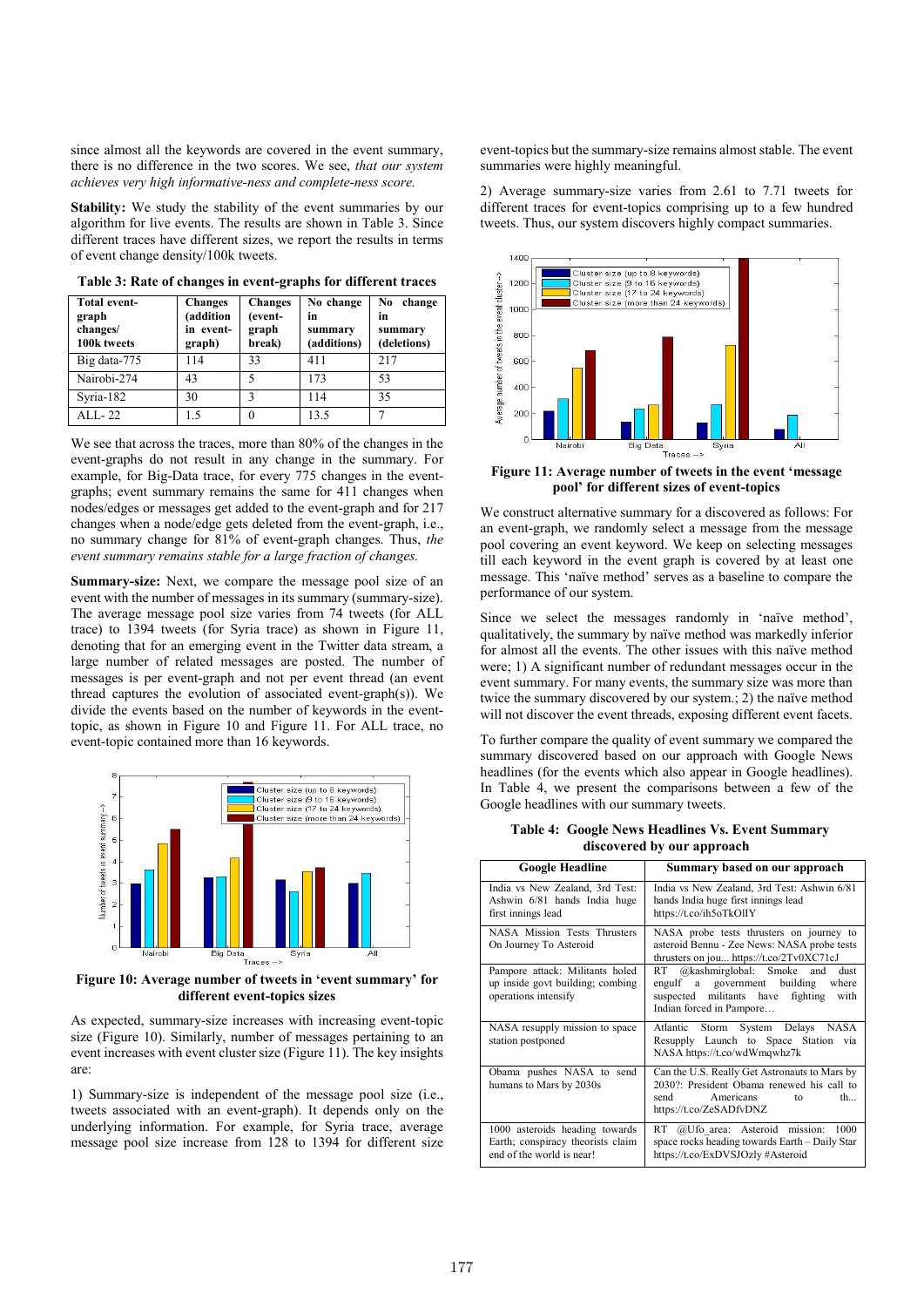| Microsoft Office for Android will   Microsoft Office for Android will |                                        |  |  | - be |
|-----------------------------------------------------------------------|----------------------------------------|--|--|------|
| be supported on Chrome OS                                             | supported on Chrome OS +AC0- The       |  |  |      |
|                                                                       | Indian Express https://t.co/7xLBJJpSKW |  |  |      |

We see that the summary tweets represent the Google headlines very accurately. For a few headlines, Google headline matches completely with the tweet selected by our approach. However, the timestamp of tweets in our summary is ahead by few minutes to few hours, for different event, compared to their corresponding appearance in Google headlines. Details are omitted due to lack of space.

In our next experiment, we study the performance of our system to expose context event summary threads.

### **7.3 Contextual Event Summary Threads**

**How do Real-time Events Evolve with Time? –** Next, we study what fraction of the real-time events evolve into event threads. We divide the events into; 1) standalone events, i.e., events which do not result in threads and 2) event threads. We plot the density of events per 100k tweets for each trace. The results are shown in Table 5. The event density is highest for Big-data trace. We see; 1) a significant number of events result in event threads; and 2) the density of events is much higher for event specific traces as opposed to ALL trace. ALL trace has a density of 1.1 standalone events and 1 event thread/100k tweets respectively. Since the average tweets/event is highest for Syria trace (Figure 11), the density of events for it is relatively smaller.

We show the average number of times an event-graph changes during its life cycle in Table 5. An interesting insight is that even though the density of events is lowest for ALL trace, the average number of times its event-graphs changes during their life span is significantly higher compared to ES traces. The reason is, density of tweets related to a single event in ALL trace is very low. Therefore, the changes in the existing event-graphs are only marginal and the event-graphs absorb such changes, resulting in a longer life span. In summary, *a large fraction of events result in threads. Further event threads evolve only when there are significant changes in the event.*

**Table 5: Event density and Average number of times an event-topic changes during its life span**

| <b>Density/100K Tweets</b>                              | <b>Nairobi</b> | <b>Big Data</b> | Svria | All   |
|---------------------------------------------------------|----------------|-----------------|-------|-------|
| Density of Standalone Events                            | 19.44          | 94.38           | 16.25 | 1.1   |
| Density of Event Threads                                | 39.9           | 59.9            | 15.6  |       |
| # of Changes in an event-<br>topic during its life span | 6.22           | 5.88            | 6.46  | 10.88 |

**How Complete are the Event Threads? -** In this experiment, we study how the real-time events evolve. An event thread is a DAG. The depth of a DAG is the length of the path from its root to its deepest leaf (depth of DAG in Figure 1 is 9). To count the number of facets in the DAG, we sum the total number of unique paths from the root(s) to each of the leaf nodes of an event thread. We study the temporal evolution of the events by computing the average depth and average number of facets of the event threads. The facets

are counted as:  $factors = \sum_{l \in L} \sum_{r \in R} p_l^r$  where  $p_l^r$  is total number of *l*∈*L r*∈*R* 

paths to reach from root node *r* to leaf node *l* and *L* (*R*) is the set of leaf (root) nodes in the event-graph. Depth of an event thread and its facets capture the complexity of the events. The results for different datasets are shown in Table 6. Only the event threads, not the stand-alone events, are considered for this experiment.

| Table 6: Average depth and average facets for an event |  |  |  |
|--------------------------------------------------------|--|--|--|
|--------------------------------------------------------|--|--|--|

| Thread<br>Event<br>Complexity | <b>Nairobi</b> | <b>Big Data</b> | Svria | All  |
|-------------------------------|----------------|-----------------|-------|------|
| Average event depth           | 5.98           | 4.97            | 5.42  | 2.77 |
| Average event facets          | 2.63           | 2.25            | 2.27  |      |

Average depth/facets of the event threads are highest for Nairobi trace at 5.98/2.63 and lowest for ALL trace at 2.77/1.21. Hence, event complexity is highest for Nairobi trace. The result signifies that our algorithm can handle changes in a fast- moving data stream gracefully. For the default values of λ and γ, the maximum depth of an event was 30 (for Nairobi trace) with 9 facets, exposing the complex way the live events evolve.

**How does Granularity of Event-Graph impact the summary?**  To vary the granularity of the dynamic graph  $G^t$  ( $V^t$ ,  $E^t$ ), we vary the burstiness threshold (Bt)  $\gamma$  and edge correlation threshold (Ec) λ. If γ and/or λ are reduced, there will be more nodes and/or edges in the graph  $G^t(V^t, E^t)$ , leading to more events being discovered and vice versa. In Figure 12, we show how the number of event threads (every 100k tweets) varies -- by varying  $\gamma$  and  $\lambda$  for different traces.

We find two distinct trends: 1) for Big-Data and Syria traces, with more nodes/edges in the dynamic graph  $G<sup>t</sup>$  (lower γ and/or λ), the number of event threads increase but the depth and the facets are not significantly impacted; 2) for Nairobi and ALL traces, with more nodes/edges in  $G<sup>t</sup>$ , the number of events is not impacted much but the event depth/facets increase, exposing the same events at finer granularity. In summary, *when the messages related to an event tend to come in bursts, we observe trend* (1). *If the messages related to an event are distributed more evenly in the data stream, we observe trend* (2).



**Figure 12. Event Density (blue), event thread depth (red) and event thread facets (green) with varying γ (Bt), λ (Ec)**

### **7.4 Efficiency and Scalability**

In this experiment, we analyze the overhead of our method to summarize the events and arrange them into contextual summary threads. We also analyze the scalability of our approach, i.e., how many tweets are processed/second (TPS). We discover the eventtopics in a twitter trace without contextual summarization system and with it. In Table 7, we show the overhead of our system. We see that the summarization algorithm imposes only a marginal overhead over base event discovery system in [15]. Overhead of our method is highest for Nairobi trace at 12.36% and smallest for ALL trace at 3.17%. The tweet processing rate is highest for ALL trace at 6631 TPS and lowest for Big-Data trace at 1044 TPS, with summarization system on. For Nairobi trace, the rate is 4473 TPS with summarization and 5026 without summarization.